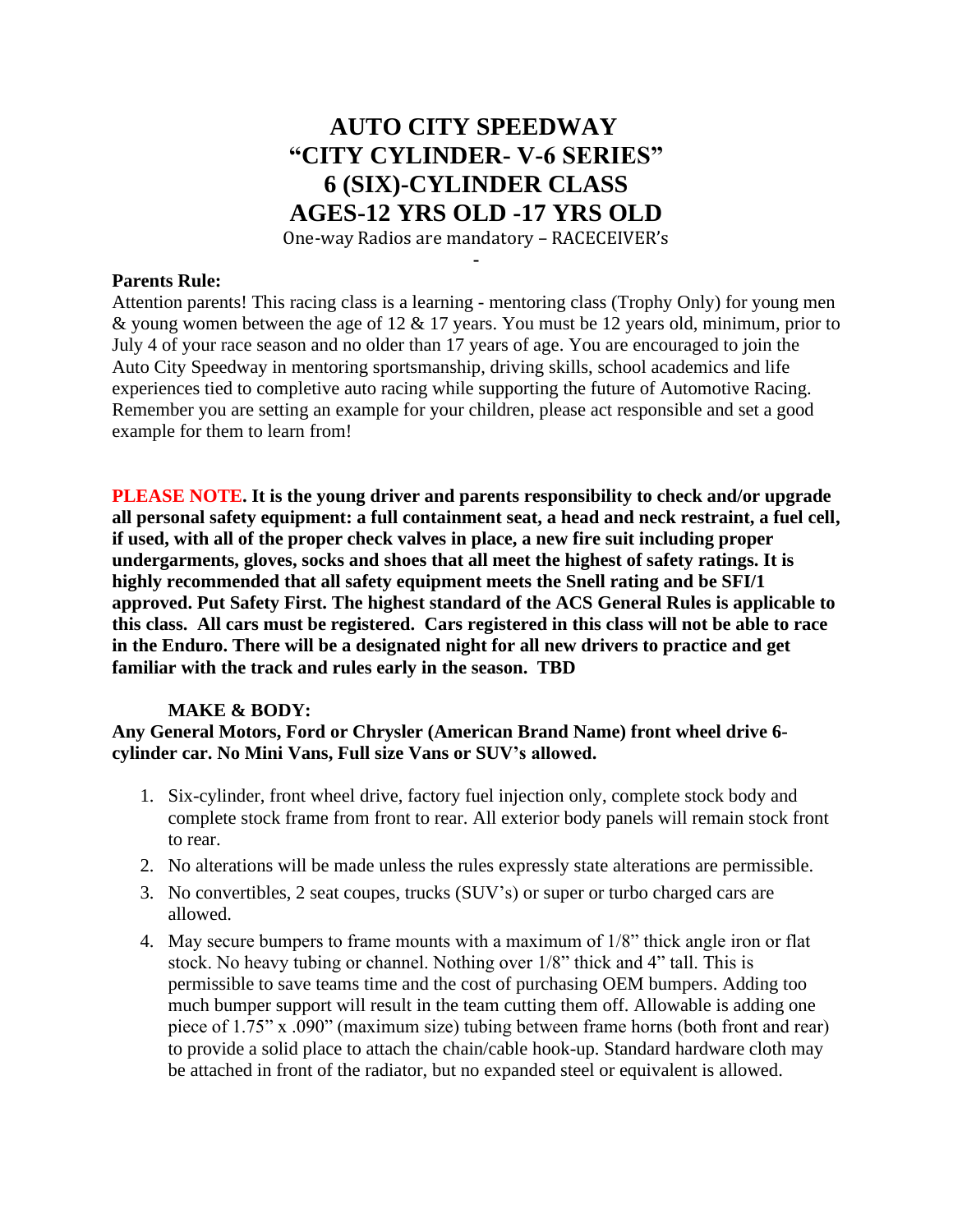- 5. Both front and rear bumpers must be strapped or chained to the frame to prevent dragging. When removing the vinyl covering on the dashboard, the "ugly stuff" may be covered up with a piece of aluminum or sheet metal. Rub rails are allowable when securely mounted with carriage bolts and smooth ends.
- 6. Any patch work on the exterior of the car will have steel or aluminum patches. All sheet metal will be riveted or welded; no sheet metal or self-tapping screws.
- 7. Body must be presentable at all times. Lettering must be in good taste and neat. We encourage theme cars – ie – Cartoon Characters etc. A Best Appearing Car Award at the current year Awards Banquet.

All cars will be equipped with front and rear tow hooks, straps or chains where a wrecker can quickly and safely hoist the car so it can be towed.

## **ENGINES AND EXHAUST:**

- 1. Unaltered stock ECM computers. No aftermarket computer chips or programs. Teck must be able to read ECM.
- 2. Cars will use OEM transmissions & engines that match the make of the car (i.e., Chevy to Chevy; Ford to Ford, etc.) No dual overhead cams allowed.
- 3. All cars must start with the stock ignition key or a simple push button/toggle switch. All the stock wiring to the car will remain intact. Engines and transmissions are to remain stock.
- 4. A stock style exhaust system complete with a muffler that exits behind the driver's seat is mandatory. 2" maximum exhaust tubing; catalytic converter not needed.

# **GAS TANKS AND BATTERIES**

- 1. A racing fuel cell or a stock gas tank in good condition and in its stock, location is required.
- 2. Double check the gas lines and the tank straps, replace them if they are worn. All cars must have a shut off switch next to driver window which can easily be reached from the outside of the car.
- 3. Batteries must not be located in driver compartment.

# **COCKPIT:**

1. There will be no gutting or stripping of any metal inner body panels unless the roll cage bars go all the way out to the door skin. Minor gutting of the non-cockpit body parts is allowable. For four-door cars, the driver's side window/door post between the front and back door may be removed for roll bar clearance and added room to exit and enter the car.

A Lexan windshield is highly recommended. No rear windows.

2. A 2.5# pound fire extinguisher in working order must be securely mounted and within drivers reach **mandatory!** And must know how to work it!!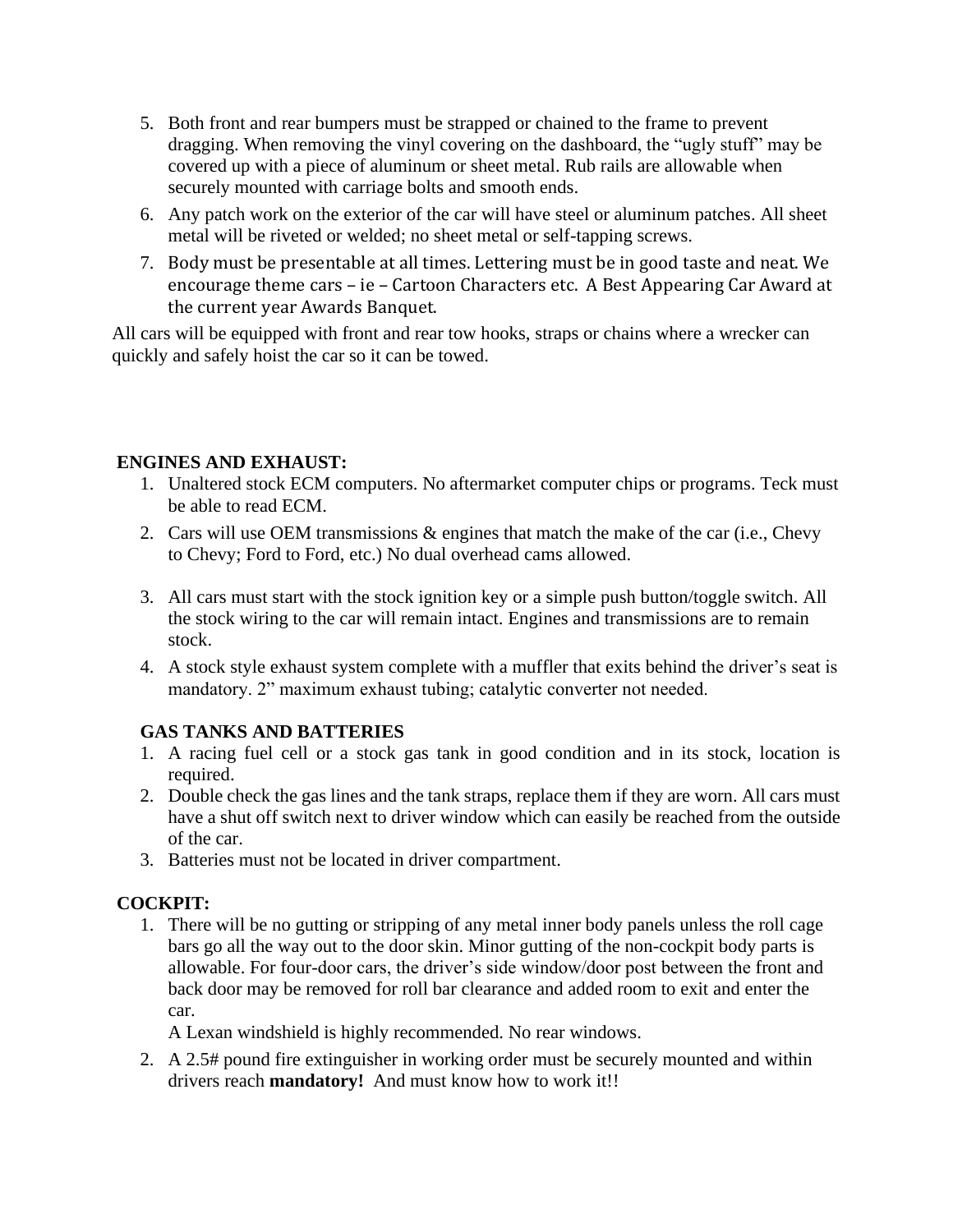### **WHEELS/TIRES:**

- 1. 7" wide wheels maximum. Safety wheels are allowed. No aluminum or offset wheels allowed.
- 2. All wheels and tires must be the same size. 1" lug nut required. Wheel studs must extend at least one thread beyond lug nut. All wheel weights must be removed from both the inside and outside of all wheels. No wheel spacers of any kind. Stock DOT tires only. Z rated, bias ply, trailer and recap tires are prohibited. Single ply sidewall DOT radial tires only. No Goodyear Triple Tread tires or high dollar equivalent tires will be allowed. Any 55, 60, 65, 70, 75 or 80 series radial tire 165-215. All 4 wheels must have the same size tire; no mixing of sizes. The track has the right to reject any tire.

### **STEERING AND SUSPENSION:**

- 1. All steering and suspension will remain stock with no modifications, front to rear and side-to-side.
- 2. The wheelbase will remain within  $\frac{1}{4}$  side to side (rear steer).
- 3. Drivers may have a quick release steering wheel for safety. The complete stock steering assembly must remain.
- 4. Brake and gas pedals will remain stock. A toe clip on the gas pedal is highly recommended.
- 5. Struts may be taken off for inspection at any time during the event. No cutting, shortening, heating or stretching of the springs. Springs and struts must be stock for the car's make, model and year. All cars must bounce freely up and down.

# **SAFETY:**

- 1. Although drivers are strongly encouraged to build and work on their own cars, if the team has little or no experience putting in a safe roll cage, contact a good welder to assist with installing a quality roll cage, racing seat, 5-point safety belts and window net mounts.
- 2. All cars will have a minimum of a 4-post roll cage. The minimum round or square tubing size is 1.5" x .095" thick; no exhaust tubing or old rusty well pipe allowed.
- 3. The rollover bar will be behind the driver's head, with the upper halo section constructed to give the driver plenty of head clearance and protection to provide safety in the event of a rollover.
- 4. All cars will have a minimum of 3 driver's side door bars, as well as a single or an X door bar on the passenger side.
- 5. A minimum 30" wide by 12" tall by 1/8" thick driver's side doorplate is required on all cars. No removal of any interior door panels except for door bar clearance.
- 6. All doors must be bolted, welded or chained shut.
- 7. The back of the seat must be secured to the horizontal back bar of the roll cage. An aluminum racing seat is mandatory.
- 8. Rear bars will be a maximum of 1.75" round or square tubing. The rear support bars may extend rearward from the top of the cage behind the driver, angling down to the rear of the trunk area.